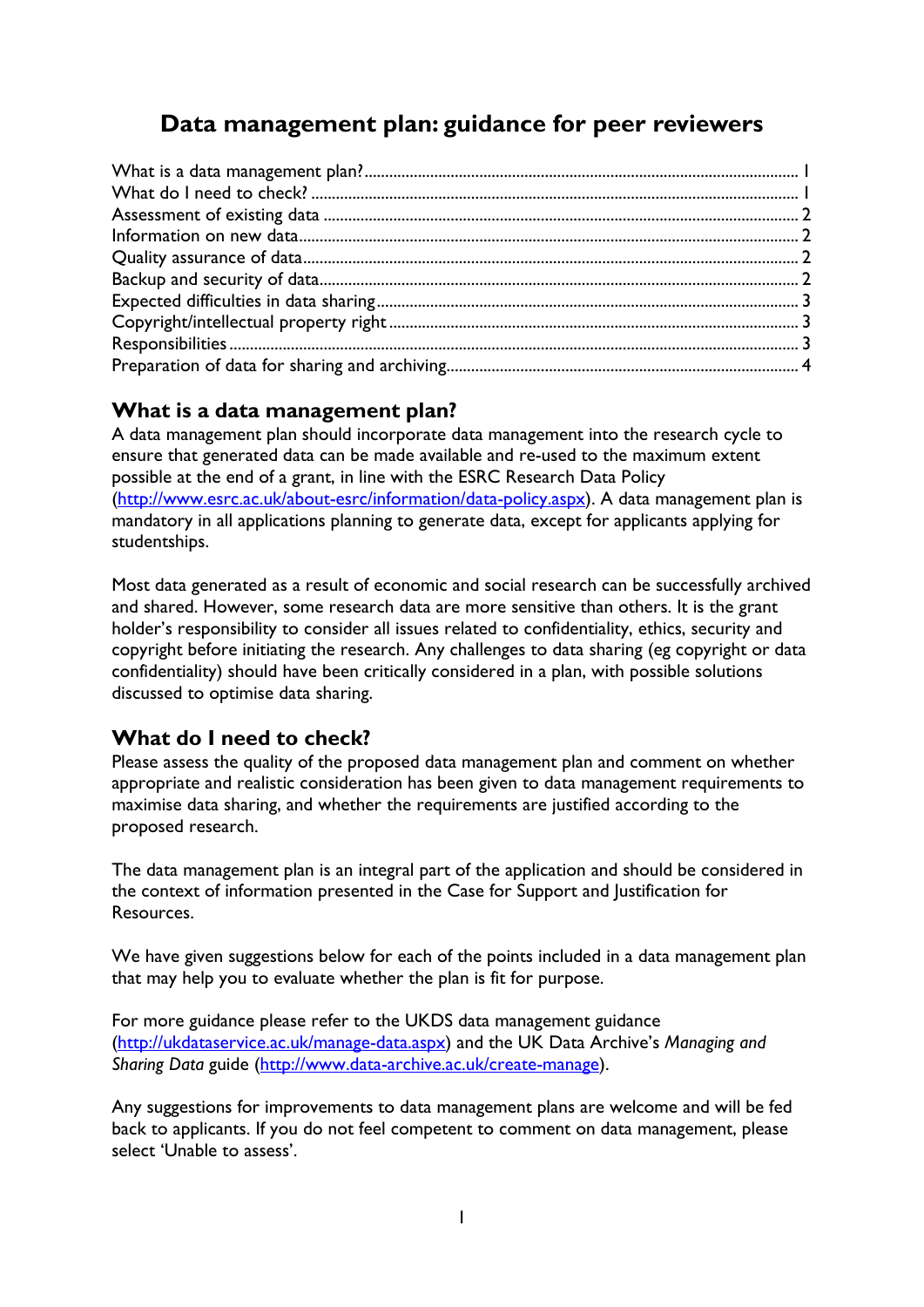#### <span id="page-1-0"></span>**Assessment of existing data**

You may want to consider the following questions:

- Is there evidence that secondary sources of data have been considered and evaluated?
- Is there evidence presented that the project is not creating new data when there are existing resources that could be re-used?
- If existing data are used, have issues such as copyright or IPR of such data been considered and possible copyright clearance obtained to be able to share data or data derived thereof?

#### <span id="page-1-1"></span>**Information on new data**

You may want to consider the following questions:

- Is the information on data to be produced adequate and realistic and according to the research and methodology proposed in the application?
- Is there evidence that the plan covers all data that is planned to be generated from the research?
- Is sufficient information given on how data will be collected and in which formats (eg Open Document Format, tab-delimited, Excel etc) data will be analysed and stored, as well as an indication of how they will be documented?

### <span id="page-1-2"></span>**Quality assurance of data**

You may want to consider the following questions:

• Is information given on procedures for quality assurance that will be carried out on the data collected? (Please refer to the Case for Support for full information on quality control of the proposed research.)

This could include methods for data validation or standards applied during data collection and data entry, codes of research practice adhered to, transcription templates used, etc.

• Are no quality assurance procedures mentioned when there is a clear need from the proposed research that there should be? Please note that quality issues are to be addressed at the time of data collection, data entry, digitisation or data checking.

#### <span id="page-1-3"></span>**Backup and security of data**

You may want to consider the following questions:

- Is the data back-up procedure described fit for purpose? eg considering back-up procedures for all institutions involved in research and considering back-up frequency
- Are multiple media and multiple copies considered for back-up?
- Are measures considered to check the usability of back-up copies?
- Is information given on an institutional and/or local centre back-up policy?
- If sensitive data (ie detailed personal data) are collected, is there evidence that appropriate security measures in line with the Data Protection Act are considered when handling and storing data? eg encrypting data, anonymising data, care when transmitting data
- Is there evidence presented that proposed measures reflect existing best practices?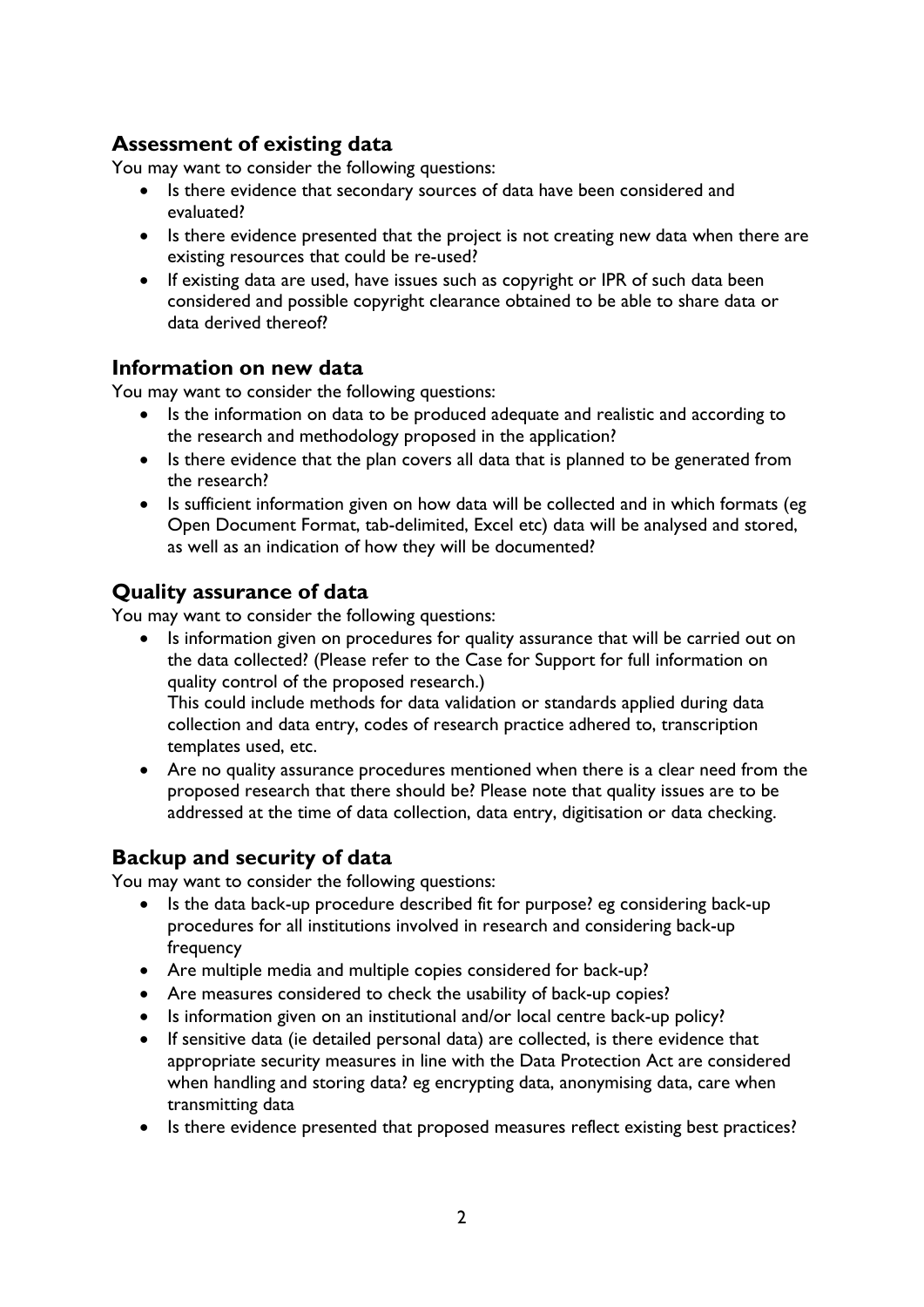• Are methods of version control described? (ie making sure that if the information in one file is altered, the related information in other files is also adopted, as well as keeping a track on a number of versions and their locations)

## <span id="page-2-0"></span>**Expected difficulties in data sharing**

You may want to consider the following questions:

- Have all obstacles to sharing data been considered?
- Have strategies been considered for dealing with these issues? For example by:
	- o discussing data sharing and re-use with interviewees and gaining specific consent from participants to share research data
	- o anonymising data to remove personal and disclosive information
	- o regulating access to data

If there are ethical issues which may cause difficulties in data sharing, strategies for dealing with these issues should be discussed in the relevant section in the Je-S form. In assessing this part of the application you may want to refer to the requirements of the ESRC Framework for Research Ethics [\(www.esrc.ac.uk/researchethics\)](http://www.esrc.ac.uk/researchethics).

If newly generated data cannot be shared, adequate justification should be given. It may be a case that parts of the data that are sensitive cannot be shared, but this should be considered critically and the plan should provide evidence that it has been assessed from all angles.

We regard a waiver of deposit as an exception, and reserve the right to refuse waivers where there is insufficient evidence that the applicant has fully explored all strategies to enable data sharing and archiving.

## <span id="page-2-1"></span>**Copyright/intellectual property right**

You may want to consider the following questions:

- Is copyright of research data (both existing sources of data used or created) agreed or clarified, especially for collaborative research or if various sources of data are combined?
- Are plans in place for copyright clearance for data sharing (if possible)?

#### <span id="page-2-2"></span>**Responsibilities**

You may want to consider the following questions:

- Have data management responsibilities been allocated to named individuals?
- Is there evidence that data management will be followed throughout the course of the project?
- Has consideration been given to the variety of data management tasks that may be required for the research?
- For collaborative research, are data management responsibilities allocated at each partner organisation (if needed for the research) or has the coordination of data management responsibilities across partners been considered?

For further information please refer to the information provided within the Staff Duties section in the Je-S form and where appropriate in the Justification of Resources.